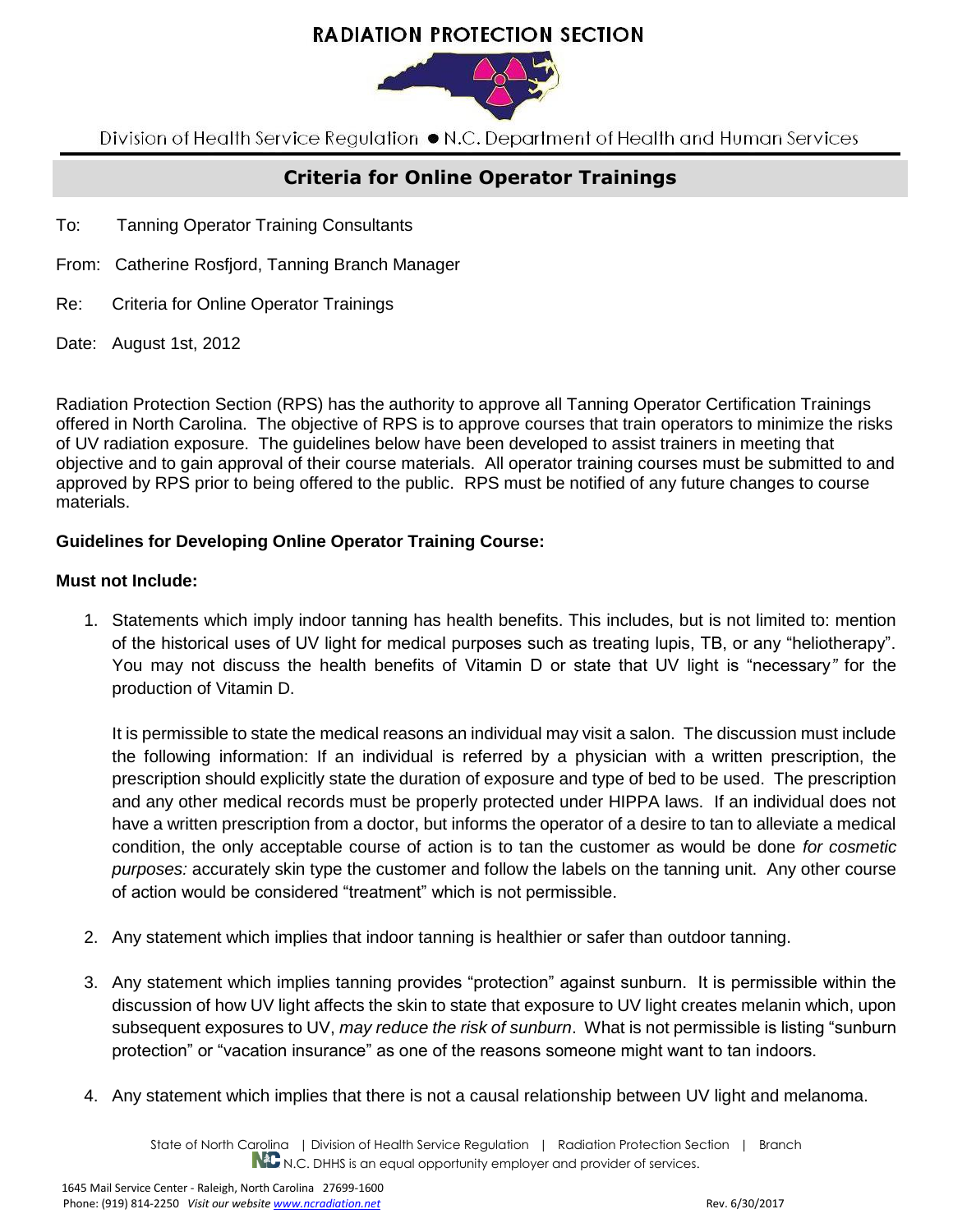5. Any marketing or promotional statements for indoor tanning. This includes, but is not limited to: the ability to tan year round, receiving a known amount of UV exposure, sunburn protection, convenience, privacy, unlimited tanning, or listing any of the reasons someone might choose to tan indoors.

### **Must Include:**

- 1. At a minimum, the curriculum must cover 1) procedures for correct operation of the tanning facility and tanning equipment; 2) recognition of injury or overexposure to ultraviolet radiation; 3) the tanning equipment manufacturer's procedures for operation and maintenance of the tanning equipment; 4) the determination of skin type of customers and appropriate determination of duration of exposure to registered tanning equipment; and 5) emergency procedures to be followed in case of injury.
- 2. Some way of ensuring that the course material is, at a minimum, opened and viewed before the test is administered. Our preference is that the material is broken down into multiple sections, each of which must be viewed before the test is administered.
- 3. Acknowledgement Statement in which the student attests that they are the person taking the test.
- 4. Pool of at least 100 test questions, where each test consists of at least 50 randomly generated questions. Subsequent tests must have a new set of 50 randomly generated test questions to deter cheating. A minimum score of 80% is required to pass. The student may attempt to pass the test up to 3 times and will then receive a failing grade.
- 5. At least one of the following statements must be included at some point in the training:
	- The International Agency for Cancer Research classified UV-emitting tanning devices as "carcinogenic to humans" in July, 2009. (IARC; [http://www.iarc.fr/en/media](http://www.iarc.fr/en/media-centre/iarcnews/2009/sunbeds_uvradiation.php)[centre/iarcnews/2009/sunbeds\\_uvradiation.php\)](http://www.iarc.fr/en/media-centre/iarcnews/2009/sunbeds_uvradiation.php)
	- Exposure to UV, either naturally from the sun or from artificial sources such as sunlamps, is a known risk factor for skin cancer. (World Health Organization; [http://www.who.int/mediacentre/factsheets/fs287/en/\)](http://www.who.int/mediacentre/factsheets/fs287/en/)
	- Additional exposure to UV from sunbeds is likely to enhance the well-known detrimental consequences of excessive solar UV exposure. (World Health Organization; [http://www.who.int/mediacentre/factsheets/fs287/en/\)](http://www.who.int/mediacentre/factsheets/fs287/en/)
	- There is no evidence to suggest that UV exposure from any type of sunbed is less harmful than UV exposure from the sun. (World Health Organization; [http://www.who.int/mediacentre/factsheets/fs287/en/\)](http://www.who.int/mediacentre/factsheets/fs287/en/)
	- There is a widespread false belief that a tan acquired using a sunbed will offer good skin protection against sunburn for a holiday in a sunny location. In reality, a tan acquired using a sunbed offers only limited protection against sunburn from solar UV. It has been estimated that a sunbed tan offers the same protective effect as using a sunscreen with a sun protection factor (SPF) of only 2-3. (World Health Organization; [http://www.who.int/mediacentre/factsheets/fs287/en/\)](http://www.who.int/mediacentre/factsheets/fs287/en/)
	- Melanoma is the second most common cancer in women ages 20 to 29 in the United States. Older white men have the highest mortality rates from melanoma. Melanoma is the sixth most common cancer in men and women. (Cleveland Clinic; [http://www.clevelandclinicmeded.com/medicalpubs/diseasemanagement/dermatology/cutaneous](http://www.clevelandclinicmeded.com/medicalpubs/diseasemanagement/dermatology/cutaneous-malignant-melanoma/)[malignant-melanoma/\)](http://www.clevelandclinicmeded.com/medicalpubs/diseasemanagement/dermatology/cutaneous-malignant-melanoma/)

State of North Carolina | Division of Health Service Regulation | Radiation Protection Section | Branch N.C. DHHS is an equal opportunity employer and provider of services.